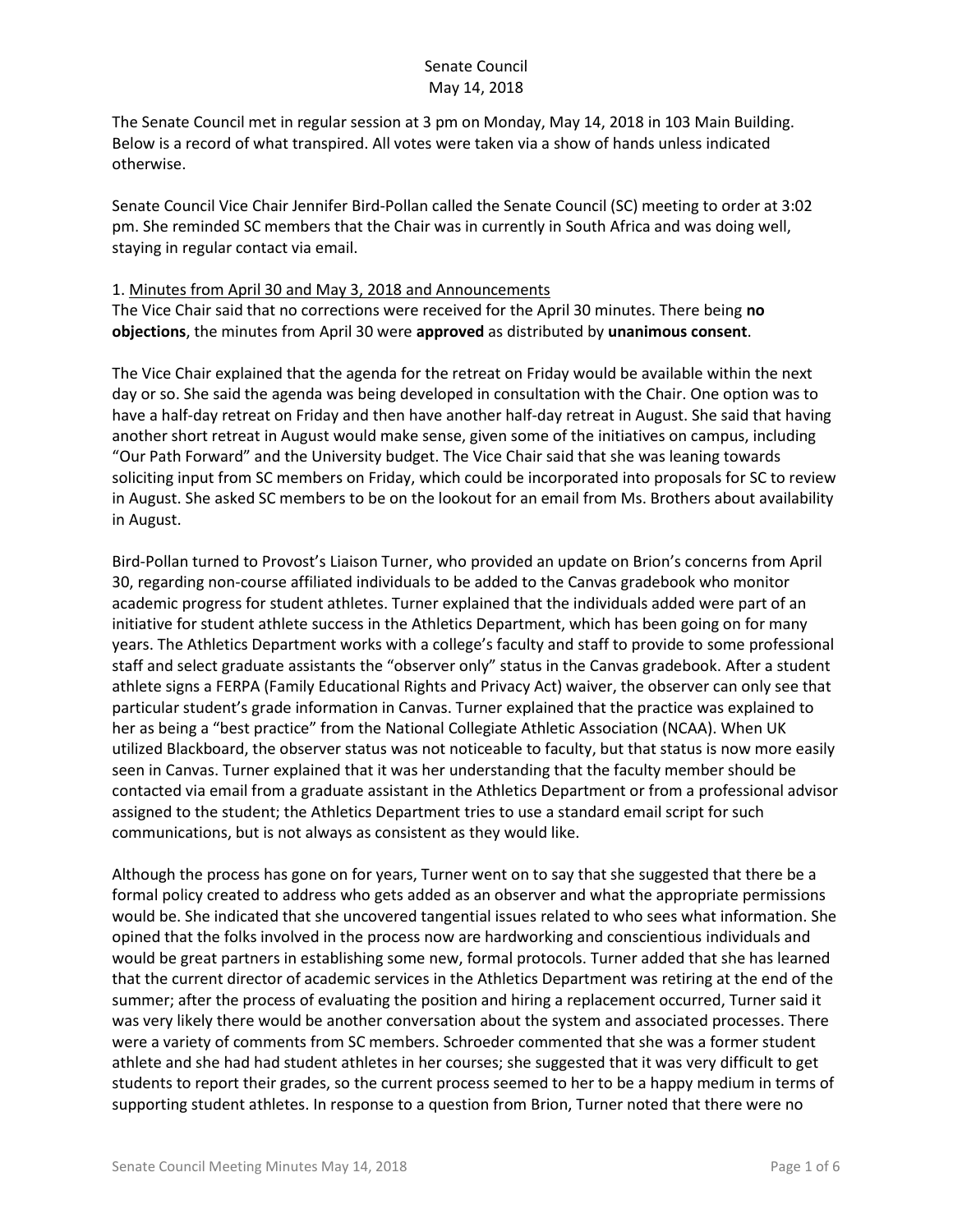campuswide initiatives from central administration to allow professional staff to be added to Canvas Coursebooks, etc. – any such activities would necessarily be college-specific.

Given the number of invited guests, the Vice Chair suggested that those present introduce themselves.

### 2. Old Business

## a. Proposal on Financial Aid and Attendance – Registrar Kim Taylor

The Chair invited Guest Kim Taylor to the table. Taylor explained that the proposal before them was submitted to the Senate Committee on Distance Learning and eLearning (SCDLeL) for review. The proposal's intent is to allow reporting for nonattendance for students so that financial aid can be disbursed, to comply with federal regulatory requirements. Taylor explained that UK attempted to implement a process to facilitate reporting for nonattendance in December 2016; for a variety of reasons, including issues with communicating the process, efforts were pulled back. Taylor explained that UK's director of financial aid believed that UK was risking penalties and fines by not doing more to comply with the federal requirement. Taylor added that she had vetted the proposal with a variety of individuals, including staff in her area, the chair of the SCDLeL, the Chair, and other faculty members. She said it was important to her that there be buy-in from faculty but she acknowledged that it would be an administrative burden for faculty to have to report student nonattendance.

After a short side conversation, the Vice Chair suggested the discussion be postponed until 4 pm, when the Provost was scheduled to arrive. Cross **moved** to postpone discussion until Provost David Blackwell arrived and Brion **seconded**. A **vote** was taken and the motion **passed** with none opposed. The Vice Chair apologized to Taylor, explaining that she had thought the Provost was not able to attend.

There were no objections to the Vice Chair's suggestion that discussion on the proposal from the SCDLeL also wait until after the Provost arrived.

### 3. Degree Recipient

## a. Late Addition to May 2018 Degree List (per *Senate Rules 5.4.1.1.D.1-2*): College of Fine Arts Student HN-63

The Vice Chair welcomed Elizabeth Arnold (FA/Music, assistant dean), who explained the request. There were a few questions from SC members. Schroeder **moved** that the elected faculty members of the SC amend the May 2018 degree list on behalf of the Senate by adding the BA Art Studio for student HN-63 and recommend through the President to the Board of Trustees that the degree be awarded effective May 2018. Grossman **seconded**. A **vote** was taken and the motion **passed** with none opposed.

### 4. Request for Feedback from President's Faculty Sustainability Council – Lee Meyer

The Chair welcomed Guests Lee Meyer (AG/Agricultural Economics) and Krista Jacobsen (AG/Horticulture). Meyer, chair of the President's Faculty Sustainability Council, said that his intent was to give SC members an update on the activities of the Faculty Sustainability Council, answer questions, and talk about the Council's draft recommendations. SC members offered the suggestions below.

- "Sustainability" should be better defined so it is obvious that the sustainability work is not focused only on energy.
- It would be helpful to know what sustainability-related activities are going on in other units aside from AG.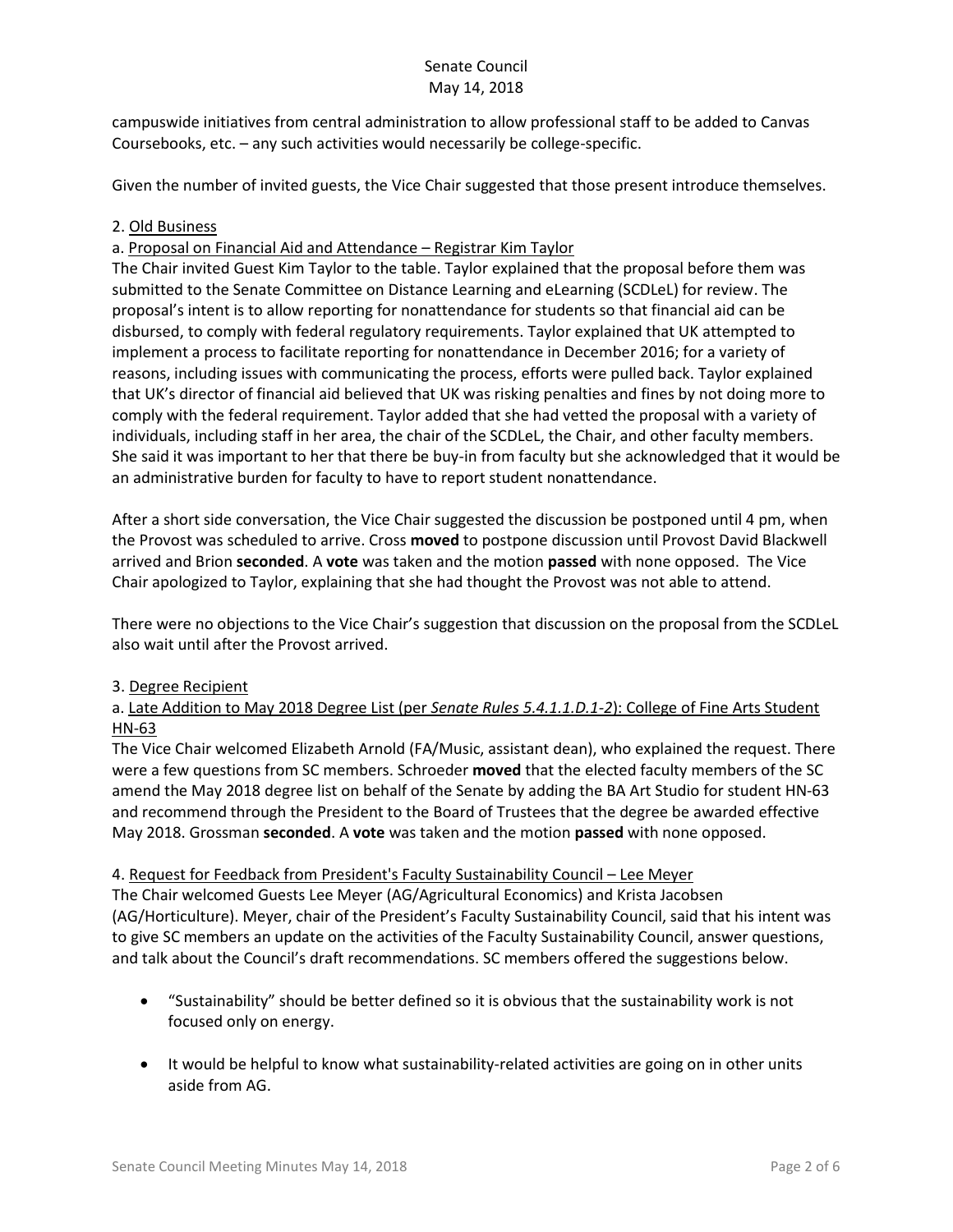- Serious consideration should be given towards development of a sustainability-focused course that can be approved for UK Core.
- Include metrics that will allow initiatives to be evaluated for effectiveness.
- Ensure that controversial topics (such as GMOs) are evaluated from multiple angles and opinions.
- The Institute for Rural Journalism could be a valuable partner; the Council needs to seek out opportunities to foster public discourse.
- Follow through on suggestions for town halls in the fall semester, during which the campus community can provide feedback.
- Identify ways for faculty to receive recognition and credit (via the Distribution of Effort, DOE, or otherwise) for sustainability-related work. This may involve working with units to modify statements of evidence so faculty going up for tenure have confidence that their sustainability work will be appropriately recognized.
- The interdisciplinary work that is needed to support sustainability initiatives and activities requires the Provost to find ways to incentivize such types of work.

At Meyer's request, SC members then deliberated on the question of how the next steps should play out. As discussion wound down, Schroeder suggested that the issue could be taken up by the Senate's Committee on Committees, regarding what body should take over this work when the current Council's charge ends at the end of the month. The Vice Chair acknowledged this suggestion and summarized that it was her understanding that SC members would like to receive a copy of the final report around the time that the Council submits the report to senior leadership. At that time, the SC can determine if the final report should also be shared with the Senate.

Meyer and Jacobsen thanked SC members for their input and the Vice Chair expressed appreciation for them sharing the report with SC.

5. Committee Reports

a. Senate's Admissions Advisory Committee – Kim Woodrum, Chair

i. 2017-18 Annual Report

Guest Kim Woodrum (AS/Chemistry, chair of the Senate's Admissions Advisory Committee) presented the Committee's annual report to SC members and answered questions.

Brion **moved** that the SREC work with Woodrum to resolve inconsistencies in the Senate Rules (SR) that were documented in the Committee's annual report, particularly in *SR 1.4.3.2* ("Senate Admissions Advisory Committee (SAAC)") and *SR 4.2.1.1* ("Basic Lower Division Selective Admissions"). Grossman **seconded**. Grossman noted that the SREC does not make policy, so any of SREC's suggestions should be informed by Woodrum and the Committee's report. He added that it would be most helpful for Woodrum to be able to share with the SREC what language should be changed, what the changes should be, and why the changes were needed. A **vote** was taken and the motion **passed** with none opposed.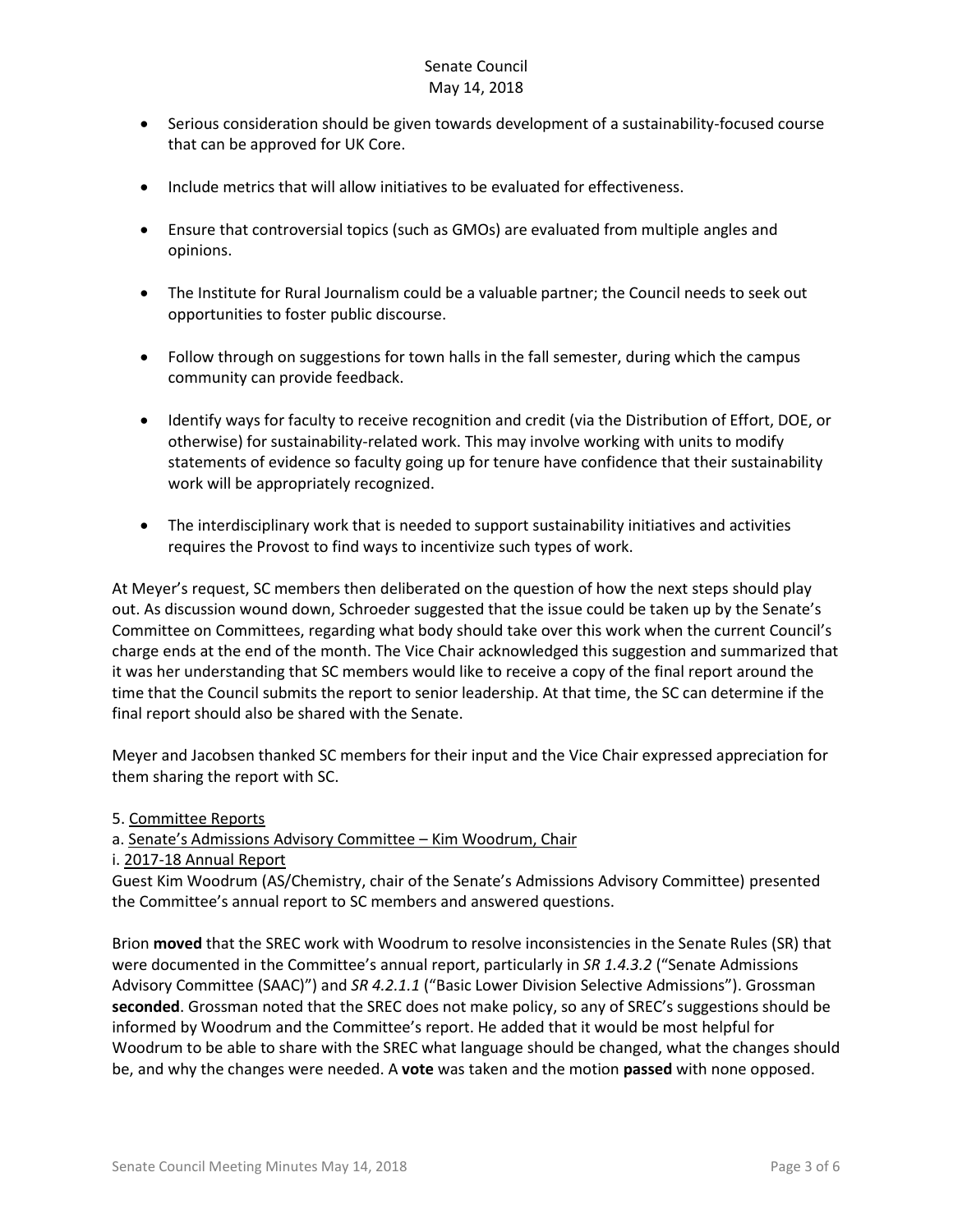# b. Senate's Academic Programs Committee (SAPC) – Margaret Schroeder, Chair

### i. 2017-18 Annual Report

Schroeder, chair of the Senate's Academic Programs Committee (SAPC), presented the SAPC's report. There were a variety of comments and questions from SC members. Schroeder did note that the current size of the SAPC was good and that no additional members were needed to increase the total number of members.

Cross **moved** that the SC accept the SAPC's 2017-18 Annual report and offer special thanks to the committee chair for her hard work. Grossman **seconded**. A **vote** was taken and the motion **passed** with none opposed.

### 6. Senate Meeting Roundtable

The Vice Chair asked SC members to go around the table and comment on the most recent Senate meeting. Below are the comments offered.

- Pleased and surprised that the discussion on *Administrative Regulations 6:2* ("Policy and Procedures for Addressing and Resolving Allegations of Sexual Assault, Stalking, Dating Violence, and Domestic Violence") went so smoothly and that the vote was so strongly in favor of endorsement. Bird-Pollan was a very credible voice that helped senators feel comfortable voting in favor.
- The amended motion on the changes to AR 6:2 [to endorse and request consideration of certain issues, rather than to endorse only if certain issues were considered] was a good change.
- It was appreciated that the Senate recommended that Blonders' statement, which she had previously read to members of the Board of Trustees, be endorsed by Senate.
- Some of the comments from the Executive Director of the Office of Institutional Equity and Equal Opportunity and Title IX Coordinator [Martha Alexander] helped senators be more comfortable with the changes.
- Bundling the USPs was a great idea and a real time saver.
- Bird-Pollan and her ad hoc Committee on *AR 6:2* did a great job and their efforts were worthy of applause.

Cross **moved** that the SC set aside the motion to postpone discussion until Provost David Blackwell arrived and Schroeder **seconded**. A **vote** was taken and the motion **passed** with none opposed.

### Old Business

Proposal on Financial Aid and Attendance – Registrar Kim Taylor

The Vice Chair reminded SC members that they heard from Guest Kim Taylor earlier in the meeting, who shared information about requirements imposed by the federal government.

Turning to the next agenda item, the Vice Chair reminded SC members that the SC already voted to move the proposal from the Senate Committee on Distance Learning and eLearning (SCDLeL) regarding proposed changes to *SR 5.1.8.1* in the fall, but the proposal had not gone on to Senate due to some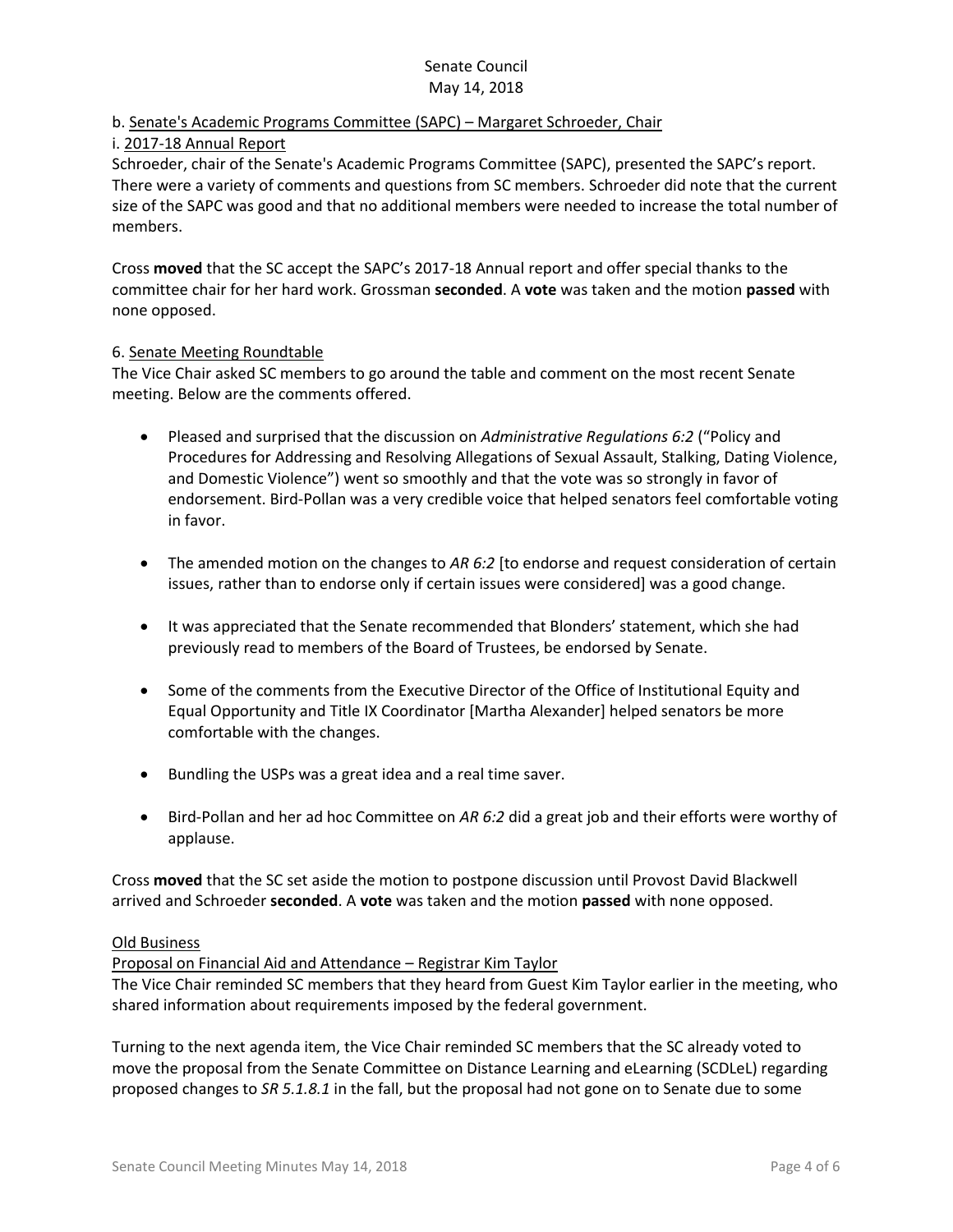procedural errors. She noted that it was on the agenda for discussion, but because SC approved the language in November it might make sense to give SC members a reminder about why the SCDLeL proposed the changes.

b. Senate Committee on Distance Learning and eLearning (SCDLeL) – Roger Brown, Chair i. Comments on "Proposal on Financial Aid and Attendance" from University Registrar Kim Taylor Prior to reviewing the proposed changes to the SRs, Guest Roger Brown (AG/Agricultural Economics), chair of the Senate Committee on Distance Learning and eLearning (SCDLeL), reviewed the proposal from Taylor and shared the comments and concerns from the SCDLeL. As he finished, he noted that the SCDLeL could support encouraging the SC and Senate to endorse having the first implementation period in the spring 2019 semester, noting that it would be difficult for teaching faculty to accommodate the requirements in the fall. There were a variety of comments and questions from SC members.

When Provost David Blackwell arrived, the Vice Chair gave him a summary of the discussion thus far and asked if he wanted to share his thoughts about the Taylor's proposal and possible aspects surrounding implementation. Provost Blackwell thanked the Vice Chair and SC members for the opportunity to discuss the matter. He emphasized that if UK were audited and discovered to not be completely in compliance with the federal requirements, it could cost the University millions of dollars in fines, which he wanted to avoid if at all possible. The Provost complimented Taylor's proposal and he said he was in need of SC help to develop a way to comply with the federal requirements that would fit with individual college's and faculty's needs. He suggested that he ask deans to develop a plan for their respective colleges by July 1; he and others would review the plans and work on possible implementation plans so faculty can adjust in August. Provost Blackwell opined that such a plan would demonstrate UK's request for compliance with the new approach, as well as provide 16 ideas about how colleges and faculty could accommodate the need to report attendance.

The Vice Chair commented that as she saw the situation, no changes to *Senate Rule* would be needed and Taylor had already indicated that there was no need to change the Senate-approved academic calendar. The Vice Chair acknowledged Brown's suggestion that the dates be added to the University calendar.

There was lively discussion among SC members and guests. During discussion, it was confirmed that all students would need to verify their attendance, not only students who were already receiving financial aid; a self-pay student could apply for financial aid after the semester began. Discussion focused primarily on how to alert faculty to the new requirement and how to describe what would constitute an "educational activity," per the federal guidelines. SC members suggested that the Provost send an allfaculty email to let faculty know about the new requirement; some SC members were adamant that the email be sent the following day because May 15 was the date that nine-month faculty went off-contract. Some SC members were concerned about the possibility of students being inadvertently or mistakenly disenrolled. Provost's Liaison Turner commented that the Center for the Enhancement of Learning and Teaching is poised and ready to offer assistance to faculty in developing assignments that can be considered "academically related." She added that deans have been aware since December of the need to comply with the federal requirement.

The Vice Chair noted that it was after 5 pm. There were a few final comments from SC members. The Vice Chair stated that SC strongly suggested an email be sent about the matter to all faculty and Grossman added that it should be sent no later than the afternoon of the following day. Schroeder noted that communication will be key and noted that not all deans communicate well with their faculty.